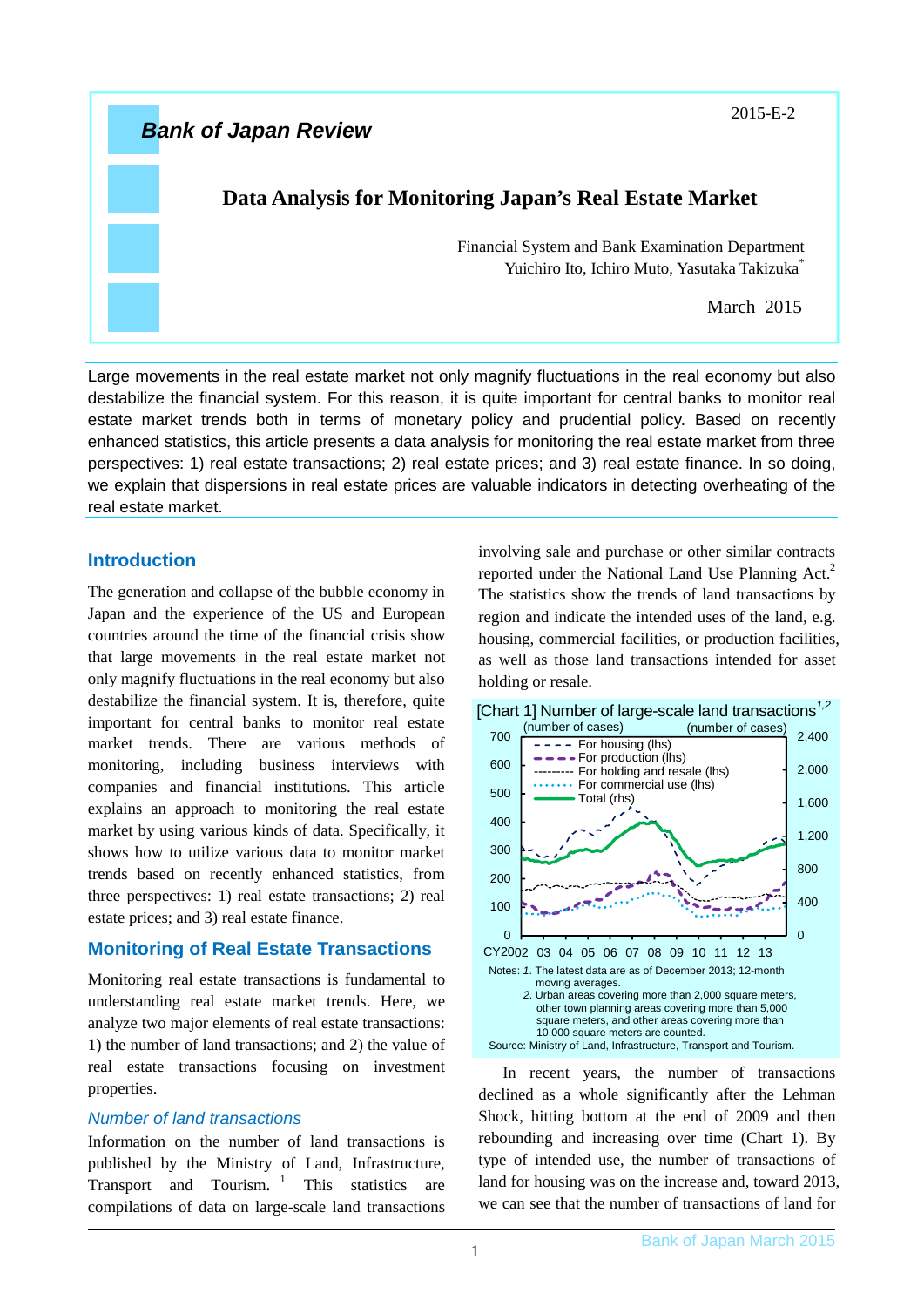production facilities grew significantly. Increased distribution facilities and solar power generation facilities seem to have largely contributed to the increase of production facilities during this period. On the other hand, transactions for asset holding and resale did not increase for the period until the end 2013, which indicates that speculative land transactions were limited. In this way, it is beneficial to examine the purpose of transactions in addition to the behavior of transactions as a whole in order to understand the trends of land transactions.

### *Value of real estate transactions*

With regard to the value of real estate transactions, the Japan Real Estate Institute collects and compiles information from various sources (information disclosed by J-REIT and the Tokyo Stock Exchange, articles in the media, etc.). These statistics cover investment properties mainly in the metropolitan areas, and classify them into categories such as offices, residences (houses and condominiums), commercial facilities, distribution facilities, hotels, healthcare facilities, and others (land for development, etc.) as well as by type of purchasing entity and by region.

The value of real estate transactions, which was on the increase since the early 2000s and reached a peak in 2007, dropped to one-third of the previous level in 2008 (Chart 2). After remaining low for a while, it grew significantly in 2013 and has maintained a high level since then. When sorting by type of property, distribution-related transactions increased significantly in the first half of 2013, and transactions for office use showed large growth from the beginning of 2014. If we look only at offices, the current number is close to the peak level around 2007.







Most of the sellers have been special-purpose companies (SPC) and asset management (AM), which mainly represent private offering funds (Chart 3). This data makes clear that, in recent years, the major trend among real estate funds is that private offering funds are selling the real estate properties they acquired before the financial crisis to J-REITs, upon improvements in market conditions. However, quite recently, some changes are observed in the type of purchaser i.e. J-REITs' on-balance buying slightly decreased while "others," including overseas and institutional investors who focus on investment yield, turned to long positions.

Given that the purpose of real estate purchasing differs depending on the entity making the investment, it would be beneficial to focus on the changes in trading entities in addition to the movements of transaction values in order to assess the situation of real estate transactions.



# **Monitoring of Real Estate Prices**

Given Japan's experience of the bubble economy, overheating in the real estate market seems to be typically reflected in land and other real estate prices. Therefore, it is particularly important to monitor real estate prices in terms of understanding financial imbalances. In the following, we explore land appraisal values, real estate transaction prices, and real estate yields as key elements for monitoring real estate prices.

## *Land appraisal values*

Because the number of actually traded land properties is limited at each point in time, the main information on land prices would be the appraisal values by licensed real estate appraisers. One of the major set of statistics on land appraisal values in Japan is the "Land market value publication" by the Ministry of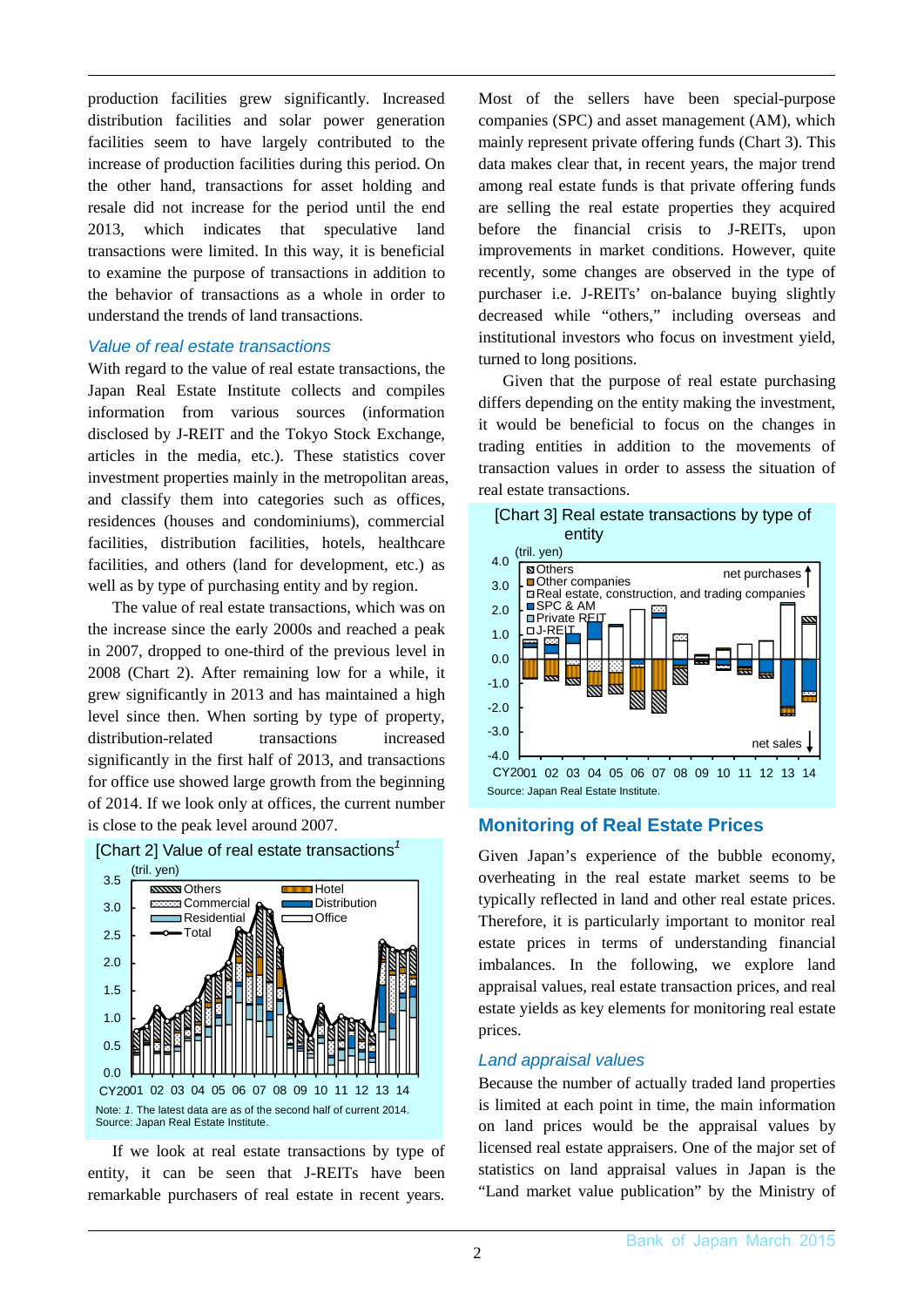Land, Infrastructure, Transport and Tourism. When monitoring real estate prices, the focus is often placed on summary values such as the national average of land prices, but the "Land market value publication" covers about 23,000 locations so it is possible to use the information on distribution of the individual locations as well as the summary values. $3$  Here, we review the distribution of the rate of land price increase in commercial districts in the "Land market value publication." Specifically, we classified the rate of land price increase in individual locations in commercial districts into the top 10-25%, the top 25-50%, the bottom 25-50%, and the bottom 10-25% and reviewed the development of the distribution (Chart 4).



First, if we look at the behavior of the median (the 50% point of the classification), we can see that it increased from the late 1980s to the beginning of 1990s and then continued to decline over the long term toward the middle of the 2000s. Then, it entered into the neighborhood of zero in 2007-08, but turned to decline again after the financial crisis, and recently started to increase slightly. However, given that the value remained in the neighborhood of zero around 2007, which was called a real estate boom, it may not be sufficient to focus only on the behavior of the median in order to assess the degree of overheating in the real estate market.

In this regard, dispersion in the rate of land price increase (dispersion in the distribution of the top and bottom) at each point in time shows the characteristics of fluctuations in land prices more clearly. We can see that during the bubble period in the late 1980s and the real estate boom around 2007, land prices increased remarkably in a number of places before the median changed and the distribution of the rate of land price increase expanded upward. This shows that during the real estate boom period, a sharp increase in the rate of land price increase can be observed in some locations. From this perspective, no upward expansion of distribution has been observed recently, which differs from the period around  $2007<sup>4</sup>$  In addition, the relationship between the unit land price and the rate of increase of such prices in the commercial districts in 23 Tokyo wards during the upward phase (Chart 5) shows that while prices increased particularly in areas where the unit land prices are high around 2007, the rate of land price increase is limited recently, even in areas where the unit land prices are high compared to the period around 2007.





In light of the above, it is beneficial to review the distribution of the rate of land price increase in individual locations in addition to focusing on overall average and median values. Also, movements of the rate of land price increase in the top regions tend to precede that of the median.<sup>5</sup> In light of this, if the rate of land price increase grows significantly in some locations even partially, then it is possible that the real estate market as a whole is becoming overheated. Therefore, it is also necessary to pay attention to the trends of local land price increases from a monitoring perspective.

## *Real estate transaction prices*

Since the land price data explained above are based on appraisal values, they may differ from actual transaction prices. Therefore, it has been pointed out over a long term that in order to assess the actual situation of real estate prices, it is important to grasp the actual transaction prices of real estate properties.<sup>6</sup>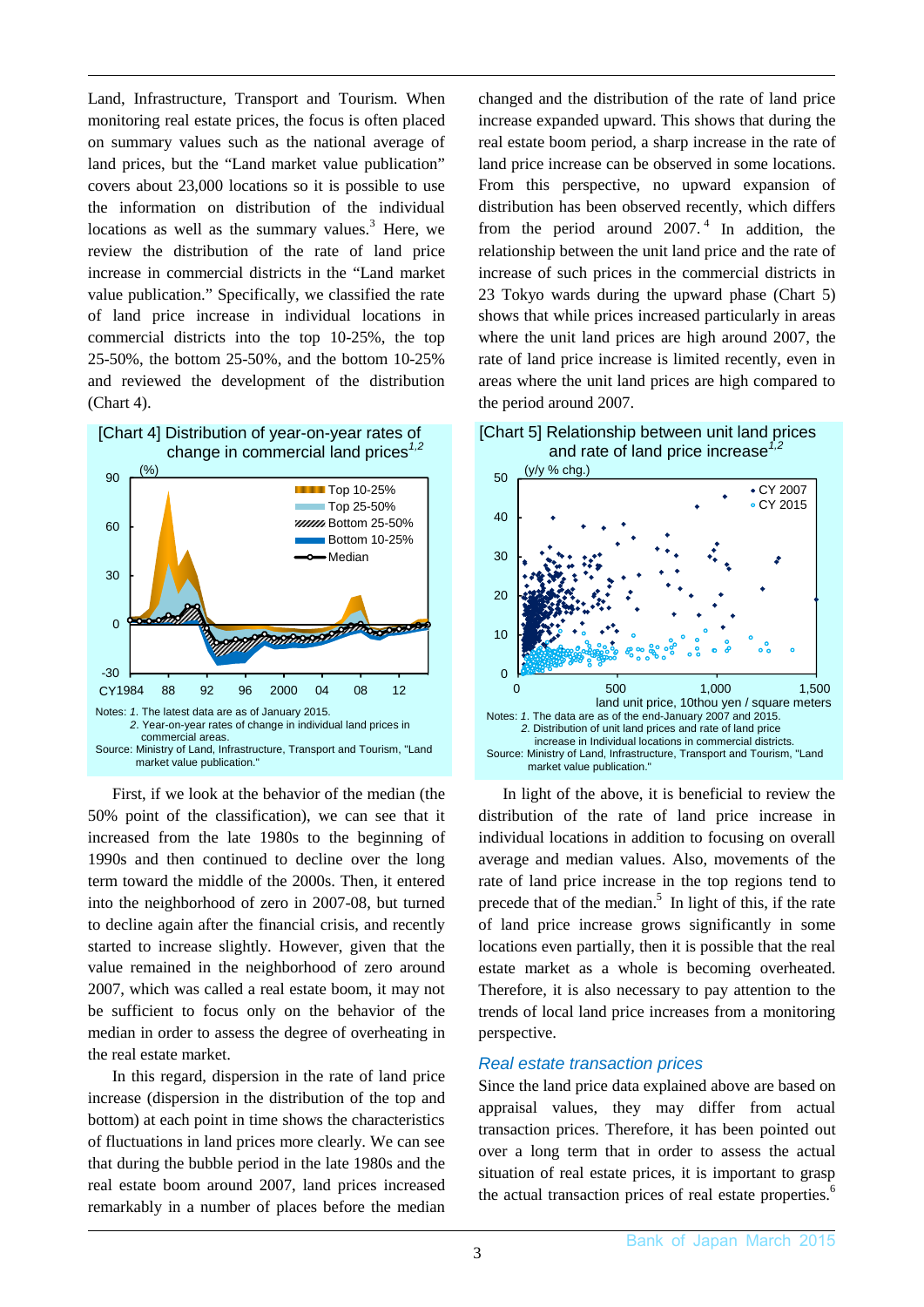In order to assess the actual transaction prices of real estate properties, the Ministry of Land, Infrastructure, Transport and Tourism started to carry out a questionnaire survey on the transaction prices of entities that had registered the properties with the Legal Affairs Bureau at the time of purchase (purchasers of real estate properties) and, in 2006, published the results as "Real estate transaction-price information" on a quarterly basis. Since it is a questionnaire survey, it does not cover all real estate transaction prices, but is still valuable since it provides information on the actual transaction prices of individual locations and is considered to offer valuable information for monitoring.<sup>7</sup>

Here, we review the historical development of the distribution of real estate transaction prices of individual properties (land or land and building), taking the commercial properties in 23 Tokyo wards and Fukuoka City as examples. First, in 23 Tokyo wards (Chart 6), the median of the transaction prices has remained stable at around 100-200 million yen since the mid-2000s. However, from the movements of transaction prices in the higher price range (for example, the top 10-25% point), we can see that transactions of expensive properties were remarkable

during the real estate boom around 2007. The distribution of transaction prices showed upward expansion during the real estate boom, which shows the same characteristics as the land appraisal values as already provided. Concerning recent developments, transactions of expensive properties increased slightly in 23 Tokyo wards but are still limited compared to the period around 2007.





#### **Box: Hedonic Analysis of Real Estate Transaction Prices**

The movements of published real estate transaction prices tend to be affected by the attributes of individual properties traded. For example, even if the land is of the same size, the price would be different depending on the distance from the station, i.e., higher if it is close to, or lower if it is far from, the station. But if the price of a land parcel that is close to the station is recorded at one point in time and the price of another land parcel that is far from the station is recorded later, statistically, the price declines. However, in fact, the real state price would remain constant if it is adjusted for the distance from the station. As just explained, in order to assess real estate prices, it is beneficial to adjust the attributes of individual properties so as to understand the trends. The method of adjusting individual attribute information to understand the overall trend is called Hedonic analysis.

Here, we conducted a Hedonic analysis of land transaction prices in the commercial districts in 23 Tokyo wards. Specifically, each factor: 1) the location dummy, 2) the period dummy, 3) the distance from the station, 4) the land area, 5) the building coverage ratio, 6) the land floor-area ratio, 7) the width of the frontal road, and 8) the land shape dummy of the land transaction price per 1 square meter was regressed by the least-squares method to calculate the land transaction price adjusted for each factor. The results (BOX Chart) show that the land transaction prices adjusted for individual factors in 23 Tokyo wards, which increased in 2007-2008, dropped to around half that level following the financial crisis. In recent periods, they are on a gradual increase pattern, but have not yet reached the peak level of around 2007.

Box: Real estate traded prices adjusted for individual factors (23 Tokyo wards)*1,2*

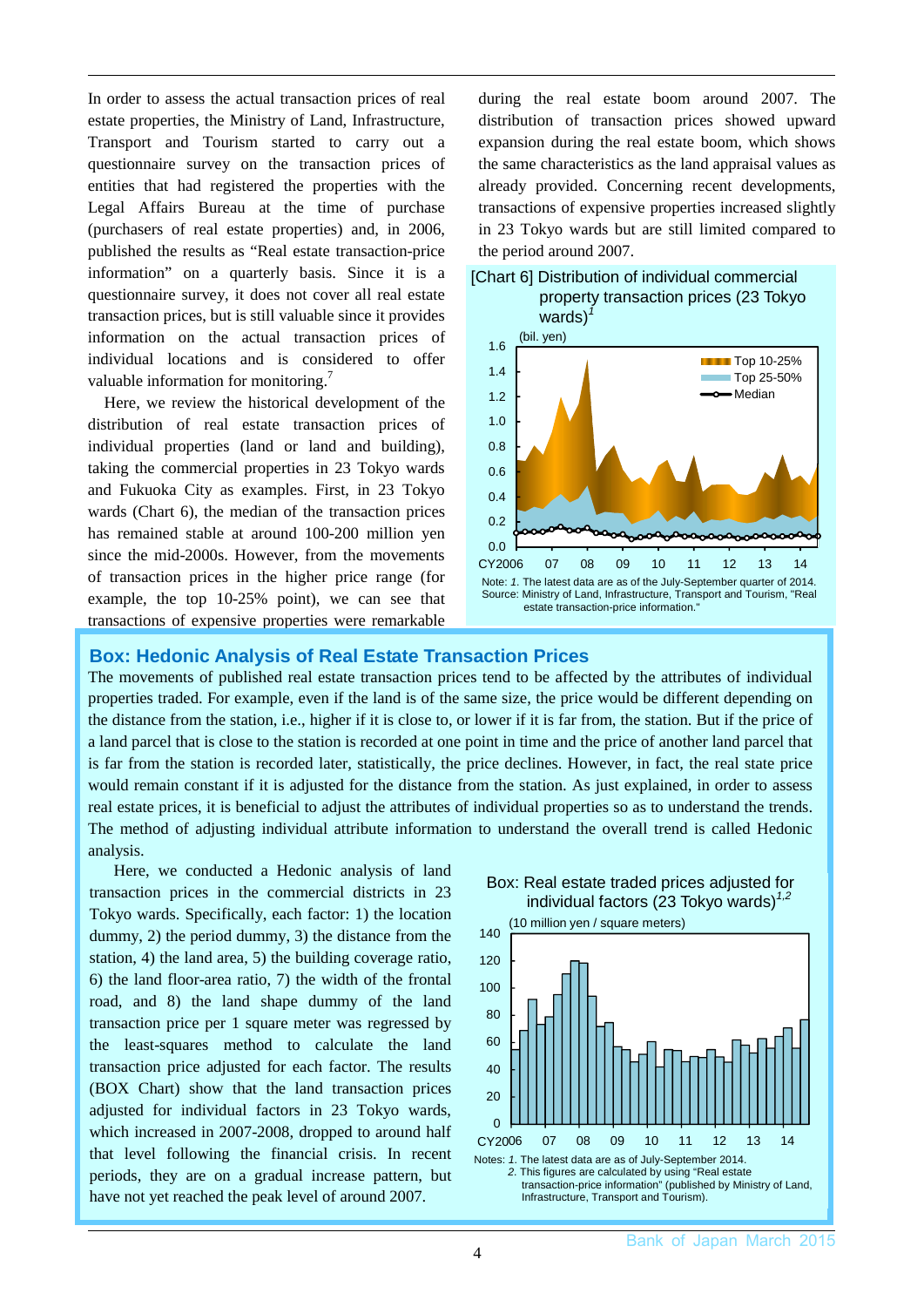On the other hand, in Fukuoka City (Chart 7), while the median remains stable at around 100 million yen, the distribution by price fluctuates significantly depending on the period. Transactions of expensive properties significantly increased around 2007 also in Fukuoka City, which is a similar trend as seen in 23 Tokyo wards, but we can see that in Fukuoka City, the transactions of expensive properties increased recently (in 2014) to about the same level as the period around 2007.

As just described, the movements of real estate prices may differ between large cities. Therefore, in order to capture the local sharp increase in prices, it would be effective to monitor the development of distribution of data of individual properties as explained here.



#### *Real estate investment yield*

Now, as an indicator to assess the degree of overheating in the real estate market in light of pricing, we examine real estate investment yield.

First, let us look at the expected capitalization rate. The expected capitalization rate is net profit (such as rent, etc.) earned by holding the real estate property divided by the purchase price of the property acceptable to investors, which represents the property's rate of return required by investors. For example, if the purchase price level of an office property acceptable to the investor increases compared to the current rent, the expected capitalization rate declines. If we look at the expected capitalization rate in office properties in the Tokyo metropolitan area using Japan Real Estate Institute's "The Japanese real estate investor survey," we can see that the rate has clearly declined over the recent period showing that investors are taking a positive stance towards the purchasing of office properties (Chart  $8$ ).<sup>8</sup>



Now, let us examine the J-REIT capitalization rate. The rate is calculated by dividing net operating income by the sum of market capitalization, net interest-bearing debt, and deposits from tenants, and it represents the yield of the J-REIT investment property. The Sumitomo Mitsui Trust Research Institute publishes the J-REIT capitalization rates by type of property (Chart 9), and the recent trends show that not only offices but also commercial and housing-related properties exhibit a declining trend.

As just described, the time-series of real estate investment yields should offer valuable information to assess the degree of overheating in the real estate market<sup>9</sup>



#### **Monitoring of Real Estate Finance**

Lastly, we explain the monitoring of real estate finance. As shown by the generation and collapse of the bubble economy and the recent financial crises in the US and European countries, large movements in the real estate market have a significant impact not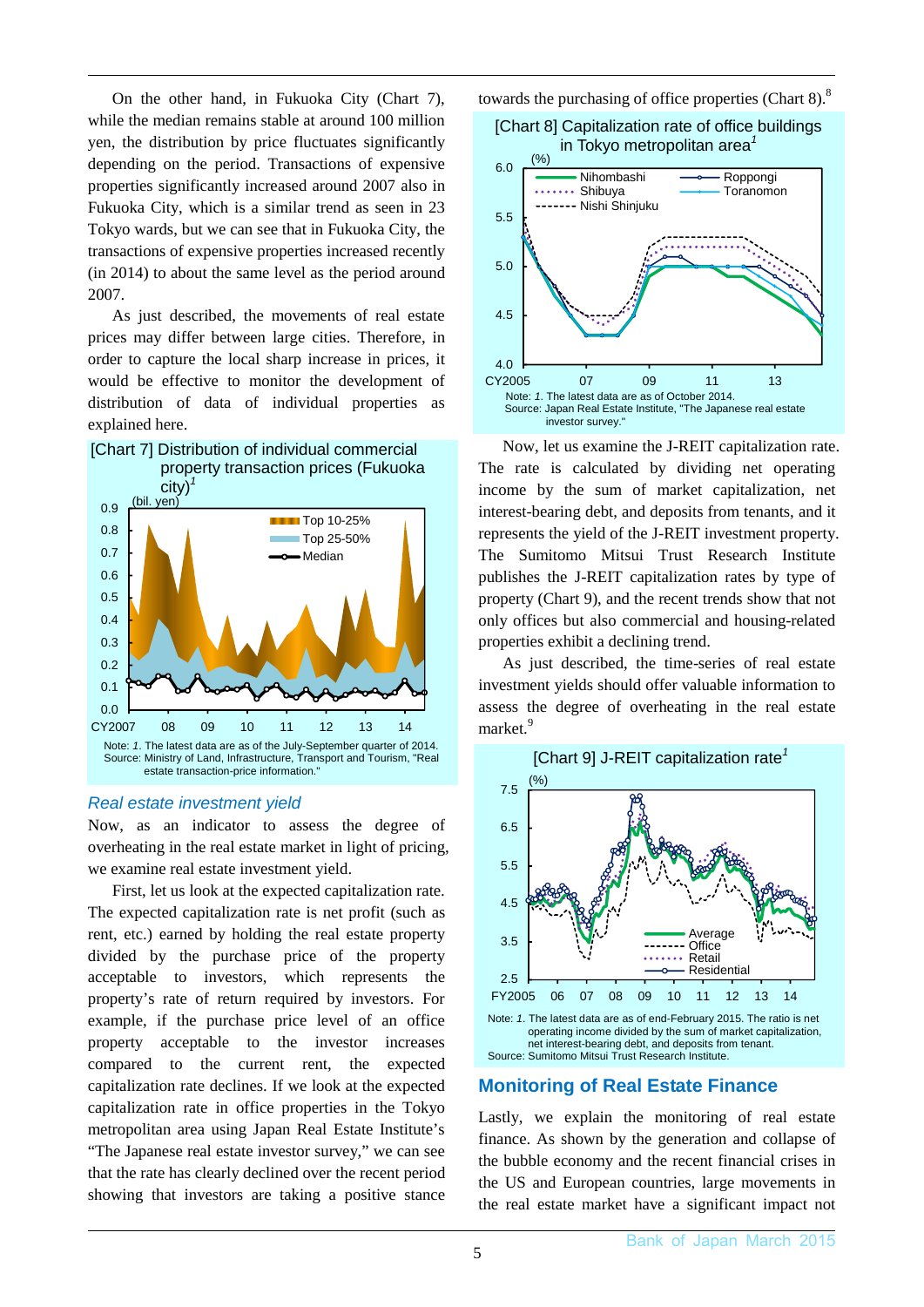only on the real economy but also on the financial sector. For this reason, to ensure the stability of financial system, it is important to assess the trends of real estate-related loans by financial institutions and funding of real estate companies on a regular basis. In the following, we explain the monitoring of financial institutions' loans to the real estate industry and funding of real estate companies.

# *Loans to the real estate industry by financial institutions*

The Bank of Japan's "Loans and bills discounted by sector," as of 2014, shows that loans provided by financial institutions (banks and *shinkin* banks) to the real estate industry account for 23% of loans to all industries. Therefore, the real estate sector is an important borrower for financial institutions. According to the historical development of loans (Chart 10), as seen in the late 1980s and mid-2000s, real estate loans grow significantly and the growth rate tends to exceed that of loans to all industries during the period of a real estate boom. This has been different for the recent period from the periods of real estate boom in the past, as the growth of real estate loans has remained at a similar level to loans to all industries.



Loans to the real estate industry may differ depending on the type or area of the financial institution. The recent development shows that for major banks, though loans to house and room leasing business by households and to private offering funds are decreasing while those to large real estate companies and J-REITs (SMEs) are increasing, loans as a whole declined on a year-to-year basis (Chart  $11$ ).<sup>10</sup> On the other hand, loans provided by regional banks are growing at a relatively high level and the increasing trend has recently become stronger (Chart

12). The breakdown of the loans provided by regional banks show that loans to house and room leasing business by households and to asset management companies (SMEs) are increasing and some of them are recently trying to offer loans to J-REITs. Regional banks seem to have eased their credit standards to the real estate industry, from which relatively high profits can be expected, as interest rate spreads on domestic loans continue to decline.









# *Funding by real estate companies*

Now, we explain the trends of real estate companies' funding, including equity finance and bond issuance as well as borrowings. Here, we use Nikkei Financial Quest's data to classify the listed real estate companies into J-REITs and others. First, let us look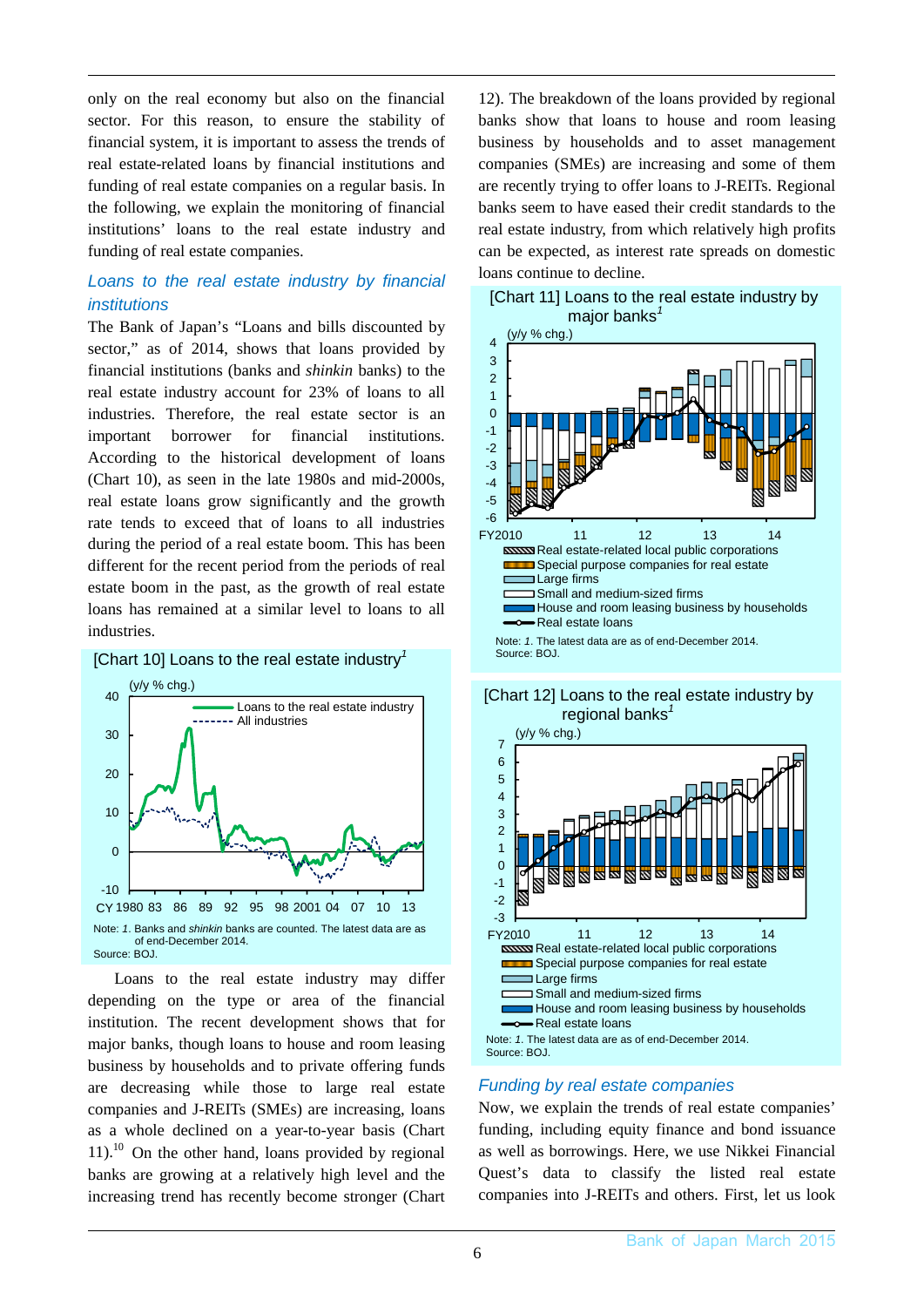at J-REITs, and we can see that they recently increased their financing significantly to a level exceeding that in the late 2006 (Chart 13). The breakdown shows that equity finance and borrowing each account for about half and that both of them have grown significantly in the last several years. On the other hand, while real estate companies other than J-REITs have also increased their financing lately, the amount is limited compared to the level of 2007 (Chart 14). In addition, the contribution of equity finance has been relatively large, though that of borrowing has been limited.



*2*. Financing is the sum of loans, investment corporation bonds, and equities.

*3*. The amount of financing for each firm is aggregated for the month during which its account is published. This chart indicates the total volume of funds raised by firms on a semiannual basis.







However, only listed real estate companies are covered here so we cannot verify the trends of unlisted real estate companies. Given the fact that regional banks are increasing loans to small- and medium-sized real estate companies, it is necessary to grasp the trends of funding by small- and medium-sized real estate companies including unlisted ones.

In order to confirm this point, we look at the distribution of growth in the outstanding balance of interest-bearing liabilities (on a year-to-year basis) of small- and medium-sized real estate companies with lower creditworthiness (Chart 15) using individual corporate information in the CRD Association's database, and find that the distribution clearly showed an upward expansion around 2007 and some real estate companies that were low-credit borrowers significantly increased their funding. But the upward expansion of the distribution is limited lately compared to 2007. However, the distribution is slightly expanding upward very recently, so we should maintain close observation for anticipating the future course.





aggregated in their account-closing month and compiled on a quarterly basis. Source: CRD.



The real estate companies' ability to meet debt payments tends to deteriorate sharply in a recession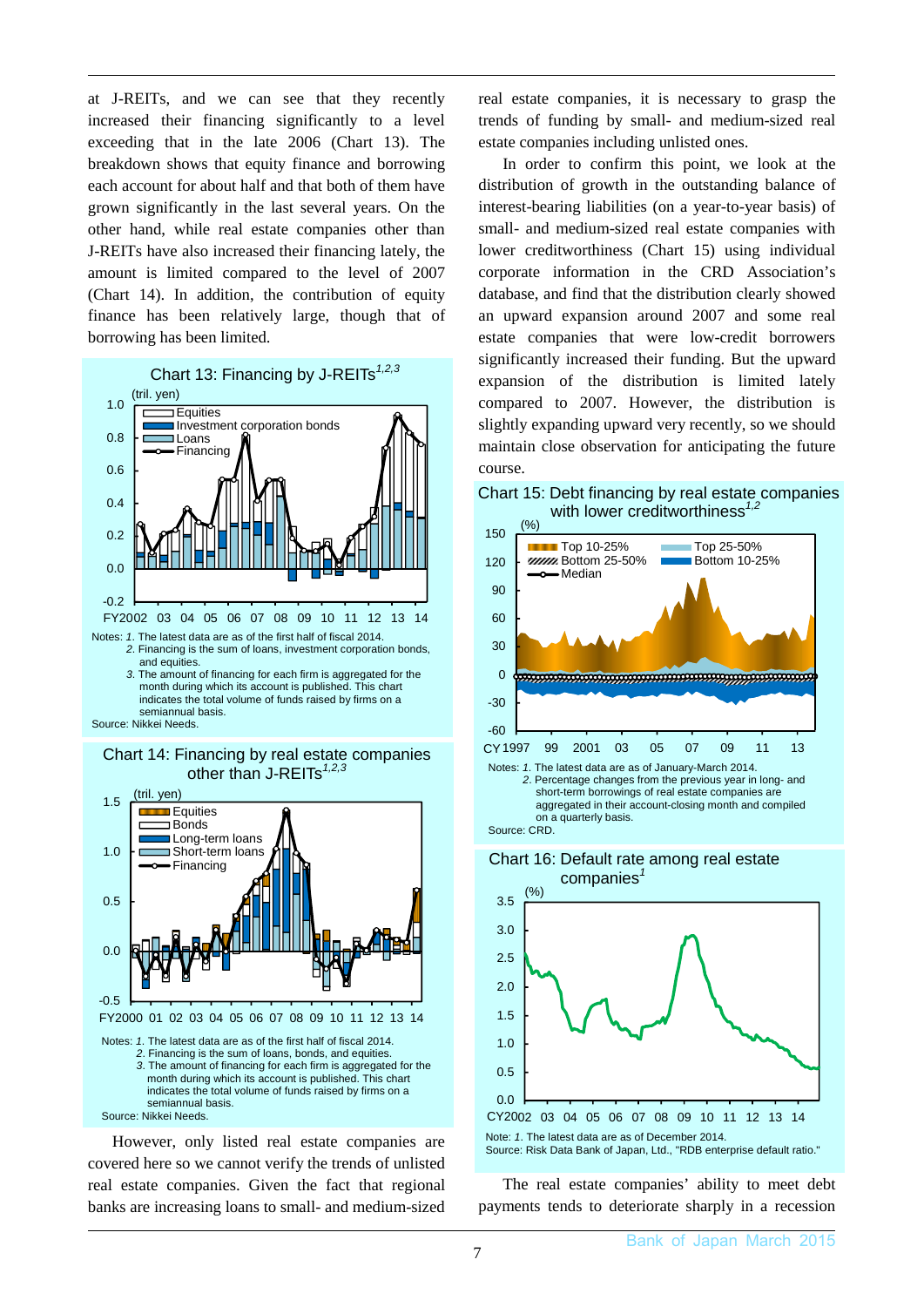period; in fact, since the financial crisis in fall 2008, the default rate of real estate companies grew rapidly (Chart 16). This should be partly a reflection of the increases in funding by lower-credit borrowers during the period before the financial crisis. In this context, it would be beneficial to confirm the trends of funding by real estate companies using individual data to monitor the trends of real estate finance in the future.

## **Concluding Remarks**

In this article, we presented a data analysis for monitoring the real estate market in Japan. In so doing, we emphasized that it is effective to use not only summary data but also data on individual properties. However, we could only introduce limited data. In actual monitoring, it is necessary to make comprehensive judgments by using more information sets. These include more extensive indicators (e.g. vacancy rates, rents of offices, etc.) and information obtained from business interviews with companies and financial institutions. The Bank of Japan plans to evaluate real estate market trends on a regular basis in the "Financial System Report."<sup>11</sup>

As explained in this article, real estate-related data is being improved through the efforts of statistics producing agencies, and as a result, we can perform more detailed monitoring than before. However, for more timely and accurate monitoring, there would be rooms for improvement in terms of issues such as: 1) further enhancement of statistical data relating to real estate transactions; 2) development of a method to adjust real estate prices according to a property's attributes; and 3) reduction of the time lag associated with production or publication of the statistics.<sup>12</sup> The efforts of statistics producing agencies in such aspects are also beneficial from the perspective of central banks' policy making, and we look forward to further progress in the future.

 $\overline{a}$ 

Ministry of Land, Infrastructure, Transport and Tourism's website.

<u>.</u>

<sup>4</sup> The "Land market value publication" is the statistical data of land prices as of January 1 each year published once a year, and it has the problem that the data cannot be obtained frequently enough. In this regard, if the "Land market value publication"

is combined with the "Land price survey by prefectural governments" separately published by the Ministry of Land, Infrastructure, Transport and Tourism, which represent land prices as individual prices as of July 1 each year, we can see the trends of land prices on a half-year basis. When we wrote this article, we extracted the places (in the commercial districts) covered by both the "Land market value publication" and the "Land price survey by prefectural governments" and examined the distribution of the rate of land price increase in these places; the result formed a shape almost similar to that of Chart 4.

<sup>5</sup> If we perform a Granger-causality test on data semi-annualized by the method in Footnote 4, we can detect that, among the samples of 1990 or later, the rate of land price increase of the highest 10% of places in the commercial districts precedes the median approximately by half a year to two and half years with a significance level of 1%.

<sup>6</sup> See, for example, the following literature.

Chihiro, Shimizu, and Kiyohiko G. Nishimura (2006), "Biases in Appraisal Land Price Information: The Case of Japan," *Journal of Property Investment and Finance*, 26(2), pp. 150-175.

 $7$  According to the Ministry of Land, Infrastructure, Transport and Tourism, the response rate of the questionnaire replies was approximately 33% as of 2009.

While the expected capitalization rate declines, the government bond yield, which is the base rate, also decreases; therefore, the yield spread should not have dropped to the level of around 2007.

9 Professor Robert Shiller who won the Nobel Prize for Economics in 2013 argues that it is beneficial to focus on investment yields in assessing the degree of overheating in asset prices (stock and real estate prices) in the following literature.

Shiller, Robert J. (2005), *Irrational Exuberance*, Princeton University,  $2<sup>nd</sup>$  edition.

10 Most of the loans for J-REITs are included in the loans for SMEs.

 $11$  This article focused on explaining how to utilize individual data to assess the degree of overheating in the real estate market; however, to understand macroeconomic overheating, another possible approach is to examine the deviations in the macroeconomic indicators (for example, the percentage of real estate investments against GDP) from the trend. In this regard, the "Financial Activity Indexes" used in the "Financial System Report" adopt some real estate-related macroeconomic indicators and proactively use their deviations from the trend as a component of a heat map. Please see the following references for the "Financial Activity Indexes."

Nakamura, Koji, and Yuichiro Ito (2015), "Detecting Financial Imbalances: Monitoring Financial Imbalances through the Financial Activity Indexes (FAIXs)," Bank of Japan Research Laboratory, No. 15-E-1.

<sup>12</sup> In recent years, statistics are being developed for real estate

<sup>\*</sup> Currently at the Niigata branch.

<sup>&</sup>lt;sup>1</sup> With regard to the number of land transactions, the Ministry of Justice also compiles and publishes the number of registered properties whose ownership has been transferred. However, we cannot confirm the purpose or nature of the land transactions from these statistics.

<sup>2</sup> "Large-scale land transaction" is defined as a transaction involving land equal to or larger than  $2,000 \text{ m}^2$ ,  $5,000 \text{ m}^2$ , and 10,000 m<sup>2</sup> for urban areas, other town planning areas, and other areas, respectively. The data of these statistics are available from 1998 onwards and have been published since 2009 on the Ministry of Land, Infrastructure, Transport and Tourism's website.

<sup>&</sup>lt;sup>3</sup> Currently, we can obtain land price information on individual places from the "Land market value publication" on the

Ito, Yuichiro, Tomiyuki Kitamura, Koji Nakamura, and Takashi Nakazawa (2014), "New Financial Activity Indexes: Early Warning System for Financial Imbalances in Japan," Bank of Japan Working Paper, No. 2014-E-7.